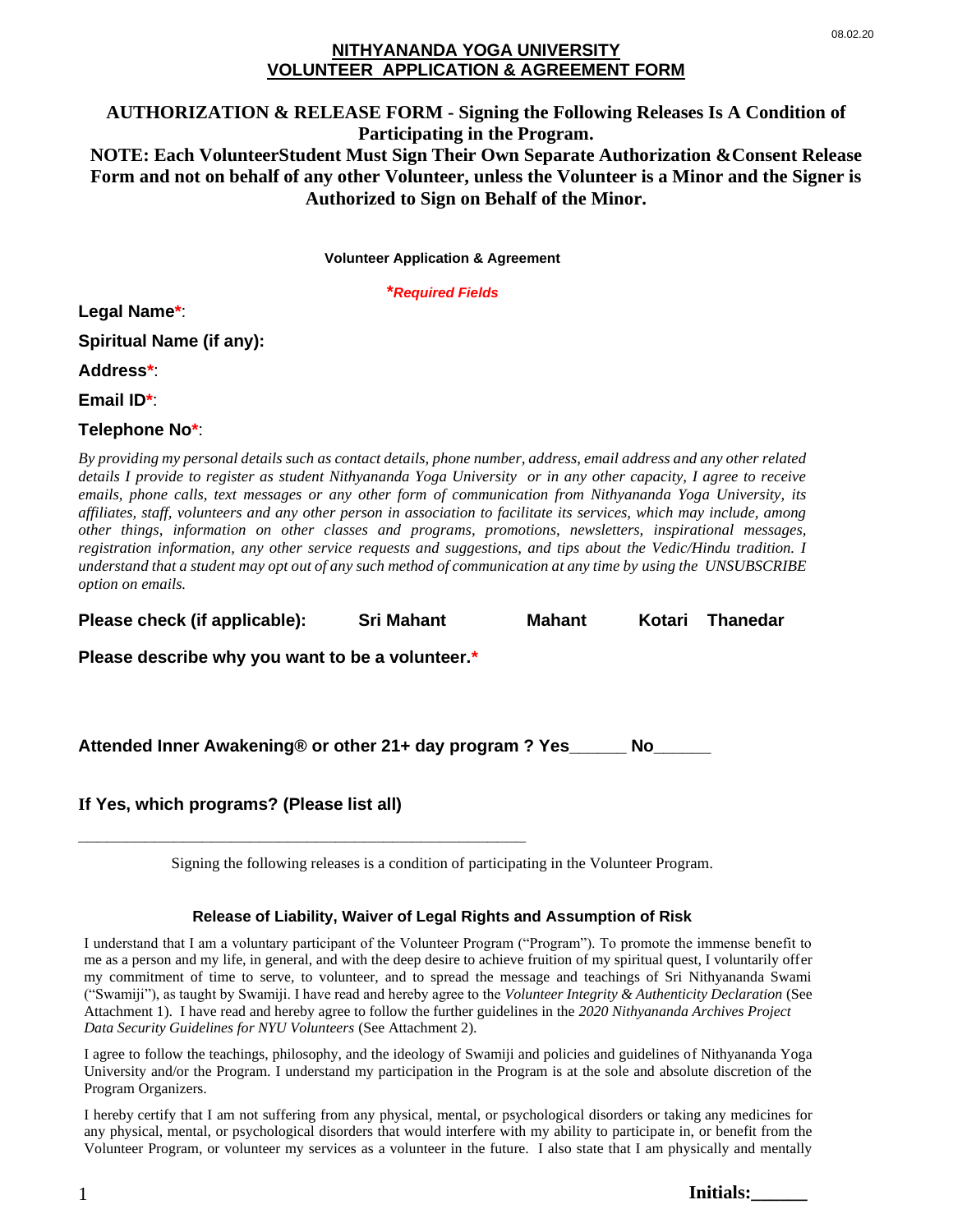capable of carrying out the meditations, yoga practices, kriyas, diets, techniques and other activities during my volunteering services.

For myself, my heirs, executors, administrators, legal representatives, assignees, and successors in interest (collectively "Successors") I HEREBY WAIVE, RELEASE, DISCHARGE, HOLD HARMLESS, AND PROMISE TO INDEMNIFY AND NOT TO SUE the Releasees as defined below and all organizers, promoting organizations, property owners, public entities that are in any manner connected with the Program or event, and their respective agents, officials, other volunteers, and employees through or by which the event or Program will be held, (the foregoing are also collectively deemed to be Releasees), FROM ANY AND ALL RIGHTS AND CLAIMS INCLUDING CLAIMS ARISING FROM THE RELEASEES' OWN NEGLIGENCE TO THE MAXIMUM EXTENT PERMITTED BY LAW, which I have or which may hereafter accrue to me, and from any and all damages which may be sustained by me directly or indirectly in connection with, or arising out of, my participation I hereby acknowledge and agree that Nithyananda Yoga University in letting me volunteer, does not make any claims, promises or guarantees about the individual or group outcome of the Program.

For myself, and my Successors, I hereby agree to forever release, waive, discharge and covenant not to sue, Swamiji, aka Supreme Pontiff His Divine Holiness Nithyananda Paramashivam, ("Swamiji"), Nithyananda Dhyanapeetam of St. Louis doing business as Nithyananda Yoga University (NYU), the Acharyas ("teachers"), their officers, directors, faculty, cocollaborators, administrators, spiritual head, volunteers and/or anyone else directly or indirectly involved in sponsoring, hosting, administrating, marketing, organizing, managing, or conducting the Program (collectively "Releasees") for any and all claims or demands arising out of any injury (including death), any form of mental distress, property loss, or other damages related to (i) my participation in the Program, including but not limited to injuries, losses or damages caused by the negligence or acts of the Releasees or others, or (ii) the condition of the premises in which the Program occurs, whether or not I am then participating in the Program.

I further agree to indemnify and hold harmless all Releasees from all claims, judgments, demands, or costs, including attorney's fees, incurred in connection with any action brought as a result of my participation in the Program.

I expressly agree that this waiver and release is intended to be as broad and inclusive as permitted by the laws of the State of Missouri, and that if any portion hereof is held invalid, the remainder shall continue in full force and effect.

I agree, for myself and my Successors, that the above representations are contractually binding, and are not mere recitals, and that should I or my Successors assert a claim contrary to what I have agreed to in this contract, the claiming party shall be liable for all expenses (including legal fees) incurred by Releases in defending the claims. This contract may not be modified orally, and a waiver or modification of any provision shall not be construed as a waiver or modification of any other provision herein or as consent to any other waiver or modification. Every term and provision of this contract is intended to be severable. If any one or more of them is found to be unenforceable or invalid, that shall not affect the other terms and provisions, which shall remain binding and enforceable.

I understand that all blessings, instructions, teachings and suggestions made as part of the Program (or as part of any complimentary segment of the Program, such as but not limited to live Akashic Readings or Deekshas) are purely in a spiritual capacity and are not intended to be any sort of guarantee or definitive statement about the past, present, or the future. I understand that in connection with the Program, the Releasees do not make any claims, promises, or guarantees about the individual or group outcome of the Program or its related services.

My signature below affirms that I have read and understood the above waiver and release and that I voluntarily, freely and without duress agree to its terms, that I have the full right and authority to sign this form and that I am not a minor (unless my legal guardian signs this form below).

#### **COPYRIGHT & INTELLECTUAL PROPERTY**

I understand that nothing by my participation in this Program shall be construed as conferring any license under the Terms of Use of any of Releasees or any third party's intellectual property rights, whether by estoppel, implication, waiver, or otherwise. Without limiting the generality of the foregoing, I acknowledge and agree that certain content available through this Program is protected by copyright, trademark, patent, or other proprietary rights by us and our affiliates, licensors, and service providers. I agree not to modify, alter, or deface any of the trademarks, service marks, copyrights, patents or other intellectual property made available by and/or Releasees in connection with this Program ("**Program Intellectual Property**"). I understand that all **Program Intellectual Property** is exclusively owned by Sri Nithyananda Swami. I agree not to use any of the trademarks or service marks or other content accessible through this Program for any purpose other than the purpose for which such content is made available to me. I agree not to defame or disparage Releasees, the **Program Intellectual Property**, or any aspect of this Program, or in any manner which in Releasees' reasonable judgment may diminish or otherwise damage Releasees' goodwill or reputation, including but not limited to in any manner which could be deemed unlawful, or which purpose is to encourage unlawful activities.. I agree not to adapt, translate, modify, decompile, disassemble, or reverse engineer this Program, the **Program Intellectual Property** or processes, methodologies or techniques used in connection with this Program. I shall not sell, modify, copy, reproduce, distribute, transmit, publish, display, post, or prepare any derivative works of the **Program Intellectual Property**, or any portion thereof other than uses agreed upon by NYU as per this Agreement obligate.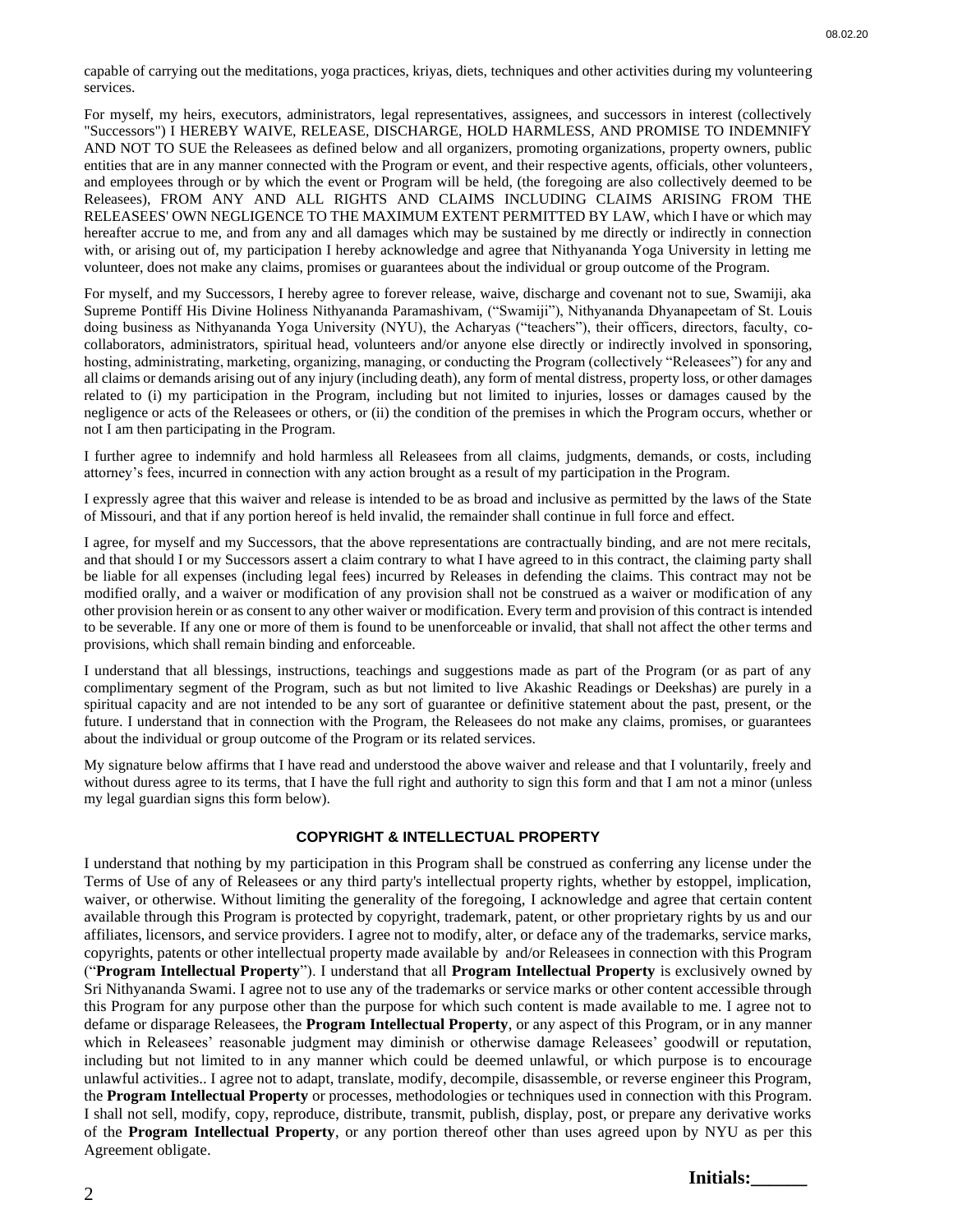If at any time or times I shall, either alone or with others, make, conceive, discover or reduce to practice any invention, modification, discovery, design, development, improvement, process, software program, work of authorship, documentation, formula, data, technique, know-how, secret or intellectual property right whatsoever or any interest therein, whether or not patentable or registrable under copyright or similar statutes or subject to analogous protections (collectively, "**Developments**") that (a) relates to the operations or activities of Releasees or the Program or which may be used in relation therewith, (b) results from tasks assigned to me by Releasees or which may be used in relation therewith, or (c) results from the use of premises or personal property (whether tangible or intangible) owned, leased or contracted for by Releasees, such **Developments** and the benefits thereof shall immediately become the sole and absolute property of Sri Nithyananda Swami and its assigns, and I agree promptly to disclose in writing to the NYU all inventions, products, designs, drawings, notes, documents, information, documentation, improvements, works of authorship, processes techniques, know-how, algorithms, technical and business plans, specifications, hardware, circuits, computer languages, computer programs, databases, user interfaces, encoding techniques, software code, source code, libraries and other materials and innovations of any kind that I may make, conceive, develop or reduce to practice, alone or jointly with others, in connection with performing Services or that result from or that are related to such Services or on which such Services are dependent, whether they are eligible for patent, copyright, mask work, trade secret, trademark or other legal protection (collectively, the "**Innovations**") at any time upon request of NYU. I agree that, to the fullest extent legally possible, all Innovations will be owned exclusively by Sri Nithyananda Swami as the sole and exclusive property. I hereby irrevocably assigns, transfers and convey to Sri Nithyananda Swami, and agree to irrevocably assign, transfer and convey to the Sri Nithyananda Swami all of My right, title and interest in the Innovations, including all worldwide patent rights (including patent applications and disclosures), copyright rights, mask work rights, trade secret rights, know-how, and any and all other intellectual property or proprietary rights (collectively, "**Intellectual Property Rights**") therein. I agree, that at any time at the request of NYU, I will execute any documents and take any other actions as may be reasonably necessary, or as NYU and/or Sri Nithyananda Swami or their duly authorized agent may reasonably request, to allow Sri Nithyananda Swami to better perfect his interest and title in and to the Intellectual Property Rights and other legal protections for the Innovations. I hereby appoint the officers of the NYU as my attorney-in-fact to execute documents on my behalf for this limited purpose. I also hereby irrevocably transfer and assign to Sri Nithyananda Swami, and agree to irrevocably transfer and assign to Sri Nithyananda Swami, and waive and agree never to assert, any and all Moral Rights (as defined below) that I may have in or with respect to any Innovation, during and after the term of this Agreement. "**Moral Rights**" shall mean any rights to claim authorship of any Innovation, to object to or prevent the modification or destruction of any Innovation, to withdraw from circulation or control the publication or distribution of any Innovation, and any similar right, existing under judicial or statutory law of any country in the world, or under any treaty, regardless of whether such right is called or generally referred to as a "moral right." To the extent that I own or control (presently or in the future) any patent rights, copyright rights, mask work rights, trade secret rights, or any other intellectual property or proprietary rights that block or interfere with the rights assigned Sri Nithyananda Swami under this Agreement (collectively, "**Related Rights**"), I hereby grant or will cause to be granted to Sri Nithyananda Swami a non-exclusive, royalty-free, irrevocable, perpetual, transferable worldwide license (with the right to sublicense and assign) to make, have made, use, offer to sell, sell, import, copy, modify, create derivative works based upon, distribute, sublicense, display, perform and transmit any products, software, hardware, methods or materials of any kind that are covered by such Related Rights, to the extent necessary to enable Sri Nithyananda Swami to exercise all of the rights assigned to the Sri Nithyananda Swami under this Agreement. Furthermore, to the extent that Sri Nithyananda Swami and/or NYU's use of any Innovations depends upon or incorporates any portion of my property, such as data, modules, components, designs, software, utilities, libraries, subsets, objects, processes, tools, models and specifications owned or developed by me prior to or independently from any Services (collectively, "**Dependent Rights**"), I hereby grant or will cause to be granted to the Sri Nithyananda Swami a non-exclusive, royalty-free, irrevocable, perpetual, transferable worldwide license (with the right to sublicense and assign) to make, have made, use, offer to sell, sell, import, copy, modify, create derivative works based upon, distribute, sublicense, display, perform and transmit any products, software, hardware, methods or materials of any kind that are covered by such **Dependent Rights**, to the extent necessary to enable Sri Nithyananda Swami to exercise all of the rights assigned to Sri Nithyananda Swami under this Agreement.

#### **CONFIDENTIALITY AGREEMENT**

I acknowledge that as a volunteer, I may work with, have access to, or create information and materials in a variety of formats that are confidential or proprietary to NYU or the Releasee, where applicable, and information developed or learned by me during the course of or as a result of my association with NYU, or its partners'/affiliates, including but not limited to: financial and organization information, proprietary course material and curriculum, training material, think tank and brainstorming discussions, strategy, cost information, information discussed and shared at periodic organizer meetings, information discussed and shared at periodic volunteer meetings, information discussed and shared at teacher training workshops, sales information, donations, grants, business development initiatives, accounting information, accounting software/system, and unpublished financial information, products, designs, trade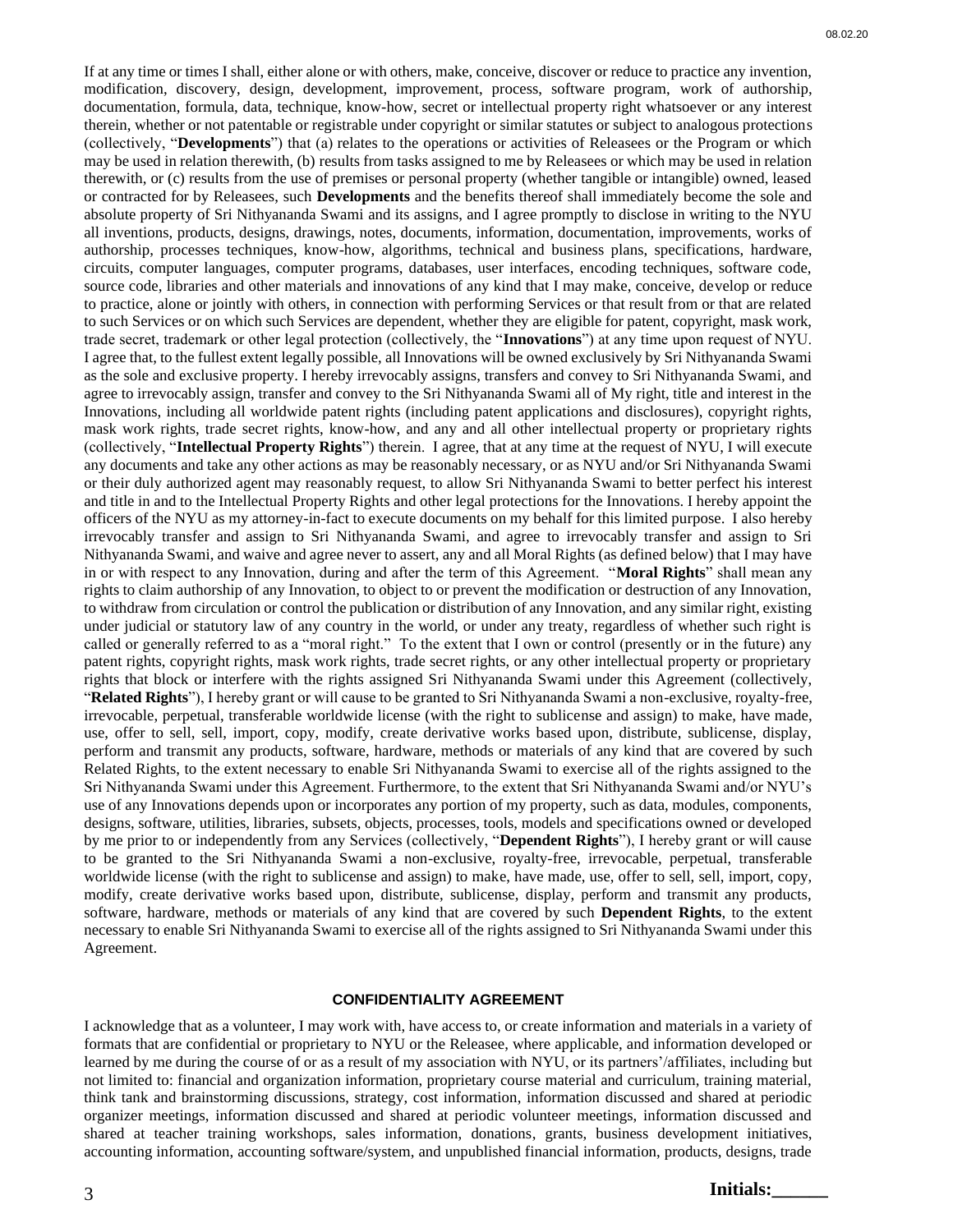secrets, methods, know-how, techniques, systems, processes, works of authorship, works of art, quotes, any content or information in books, books-related content, discourses, meditation techniques, meditation-related content, yoga postures, yoga-related content, rituals, rituals-related content, articles, images, audio, video, electronic media, software, software-related material, web content, online material, security information such as username, passwords, access codes, source codes and related information, information submitted by NYU's customers, suppliers, Volunteers, consultants or co-venture partners with NYU for study, evaluation or use, information and files related to NYU's legal affairs; business plans, marketing methods, customer lists, class rosters, student information, teacher information, projects, plans, proposals, devotee lists, donor lists, alumni lists, student lists, teache lists, volunteer lists, client/participant lists, program registration information, temple visitors, donors, patrons, contact details, customer information, procurement processes, vendor/supplier information a, supplier and advertising strategies, and other information concerning the business and affairs of NYU, Swamiji, the volunteers and anyone else not mentioned here specifically, but who directly or indirectly are involved in the organization and management of NYU, and the Program which are not generally available to the public (hereinafter "Confidential Information") I acknowledge and agree that all Confidential Information and all physical embodiments thereof are the property of, and confidential to NYU. I hereby covenant and agree that I will not, during or following my service with NYU, use, publish, divulge, transfer, or disclose any of the Confidential Information to any other person or entity, either directly or indirectly, except as may be required in the ordinary course of performing my duties as a volunteer, and that I will use my best efforts to safeguard such Confidential Information from unauthorized use or disclosure. With regards to any such Confidential Information, provided to me or created or obtained by other means by me, I understand that the usage of such materials for any purpose other than related to the volunteering task is strictly prohibited. In addition, at all times, any and all rights and the possession of the Confidential Information, provided to me or created or obtained by other means by me, are agreed to be the sole and exclusive property of NYU and I shall immediately release and return any materials in my possession immediately upon completion of the related volunteering task or on being asked to stop volunteering. Upon confirmation of the materials being received back by NYU, I promise to immediately hand over any and all copies of such materials in my possession including but not limited to files and various forms of media in my computer and online storage drives, other electronic storage devices, which I have access to.

#### **COMPLIANCE WITH PROGRAM RULES & REGULATIONS**

The Releasees reserve the right to enforce reasonable rules and standards of conduct to facilitate the Program for my wellbeing and enjoyment as well as for the well-being and enjoyment of others. The Releasees reserve the right to terminate my participation in the Program at any time during the Program should my participation interfere with the interests of the other Program participants. I understand that if I display any disruptive, erratic and/or unstable behavior of any kind, Releasees may ask me to leave the Program and/or premises/Program location without notice at anytime. I promise to abide by any such requests.

I promise to abide by all of the directions of Releasees and to follow all accounting, legal, administrative and spiritual procedures and instructions set forth and amended from time to time, including any request from Releasees to stop serving as a volunteer in the future or to leave the Program. If I am asked to leave the PROGRAM and/or if I am asked to stop being a Volunteer, for any reason, I promise to abide by all of the directions of Releasees to satisfy any obligations I may have to any of the Releasees, including but not limited to fulfilling my financial commitments.

#### **CONSENT & RELEASE REGARDING RECORDINGS**

By signing this form, I hereby grant to NYU and anyone it designates the right to record me at any NYU event, by any means and in any format and media ("Recordings"). (Recordings also include any testimonials I submit to NYU .) NYU will own the Recordings, and I agree that it may utilize them however it wants to, in whole or in part, anywhere in the world, and in any format and media. I understand that NYU is not required to use the Recordings. I agree that NYU may use my name, likeness, voice and biographical information in connection with the Recordings, and I release NYU and its affiliates from any and all claims and causes of action that I may have now or in the future for defamation, invasion of privacy, or infringement of publicity or personality rights in connection with the Recordings. I represent that (a) I have the full right and authority to sign this form, (b) I am not a minor (unless my legal guardian signs this form below), and (c) the rights I grant to NYU under this form will not be limited by any other contract or obligation.

### **CONTACT, NOTICES, AND COMPLAINTS**

In the event of any grievance, I agree to address any such grievance directly with NYU first to informally resolve any such grievance. Any notices, requests, complaints, grievances, claims, demands, inquiries, questions, comments, or other issues relating to the Program or this agreement shall be in writing and delivered to NYU by email to: [info@nithyanandayogauniversity.org.](mailto:info@nithyanandayogauniversity.org) **Initials:\_\_\_\_\_\_**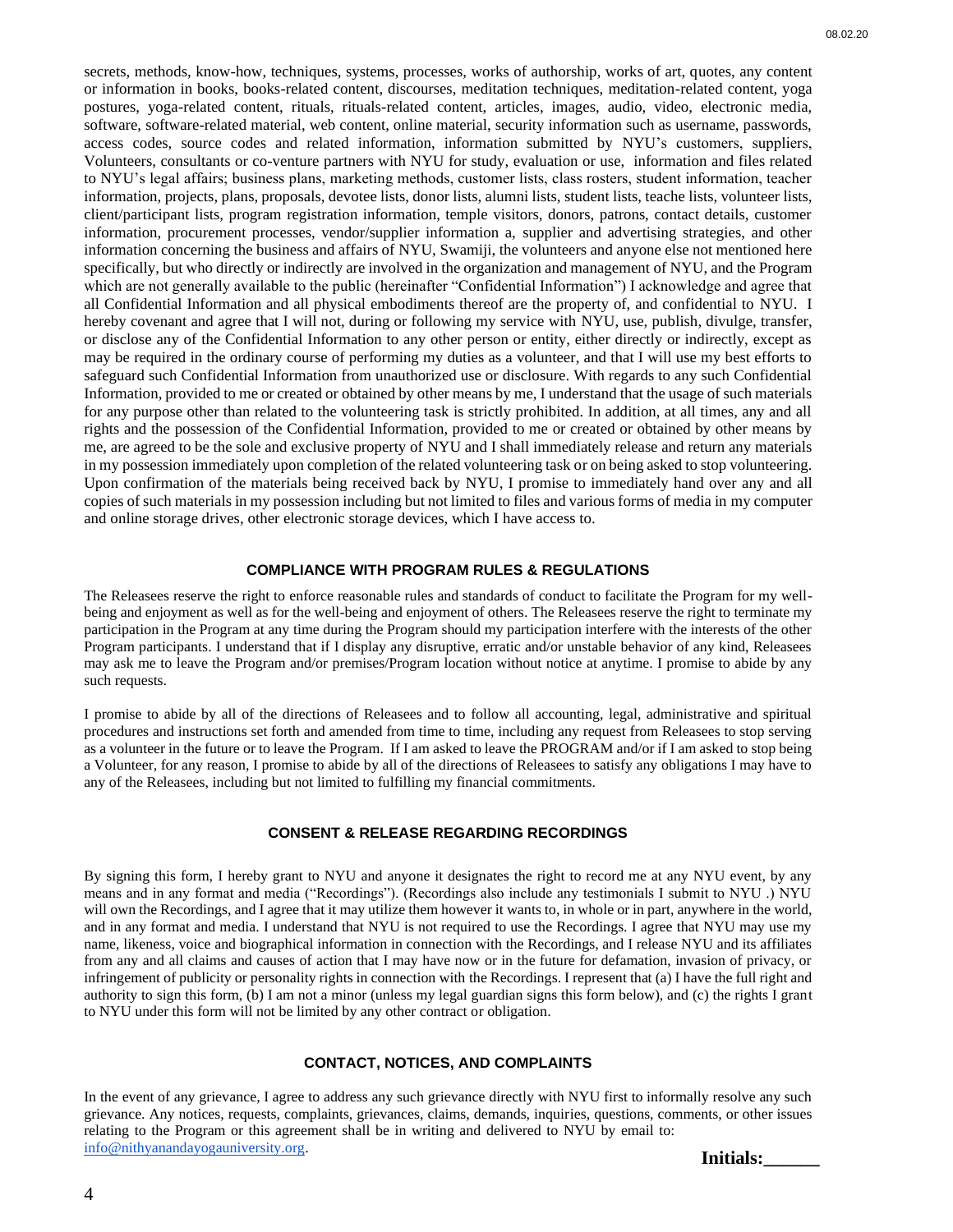#### **GOVERNING LAW, FORUM, DISPUTES AND LEGAL FEES**

This agreement shall be governed by and interpreted solely in accordance with the laws of the State of Missouri and no other jurisdiction. Any dispute involving the parties to this agreement shall be brought solely within the State of Missouri and shall be within the exclusive jurisdiction of the courts of the State of Missouri, without giving effect to any choice or conflict of law provision or rule, whether of the State of Missouri or any other jurisdiction. The parties agree to submit to the exclusive jurisdiction and venue of the State of Missouri In all disputes arising out of or relating to this Agreement, or the relationship between the parties. If any portion of this agreement is found to be invalid, it is agreed that the balance shall, notwithstanding, continue in full force and effect.

MEDIATION: If any claim, dispute, or controversy arises out of, is based upon, or relates to this agreement or breach thereof, the Program or its related services, or my relationship with the Released Parties, and if the dispute cannot be settled through negotiation, I agree first to try in good faith to settle the dispute by non-binding mediation before resorting to arbitration or any other dispute resolution procedure authorized herein. The mediation shall be commenced by either party serving a written demand for mediation in the manner set forth below. The mediation shall be held in the State of Missouri before a mediator agreed upon by the parties.

BINDING ARBITRATION: ANY CLAIM, DISPUTE, OR CONTROVERSY ARISING OUT OF, BASED UPON, OR RELATING TO THIS AGREEMENT OR ITS BREACH, THE PROGRAM OR ITS RELATED SERVICES, OR MY RELATIONSHIP WITH THE RELEASED PARTIES (BUT NOT ANY CLAIMS FOR INJUNCTIVE RELIEF, AS SET FORTH HEREAFTER) SHALL BE SUBMITTED TO BINDING ARBITRATION UPON THE WRITTEN REQUEST OF ONE PARTY AFTER THE SERVICE OF THAT REQUEST ON THE OTHER PARTY. THE PARTIES SHALL APPOINT ONE PERSON TO HEAR AND DETERMINE THE DISPUTE. IF THE PARTIES CANNOT AGREE, THEN THE COURTS OF ST. LOUIS SHALL CHOOSE AN IMPARTIAL ARBITRATOR WHOSE DECISION SHALL BE FINAL AND CONCLUSIVE ON ALL PARTIES. THE SOLE AND EXCLUSIVE VENUE FOR THE ARBITRATION AND OR ANY LEGAL DISPUTE, SHALL BE ST. LOUIS, MO. BY INITIALING BELOW, I CONFIRM THAT I HAVE READ AND UNDERSTAND THE ABOVE, AND VOLUNTARILY AGREE TO BINDING ARBITRATION. IN DOING SO, I VOLUNTARILY GIVE UP IMPORTANT CONSTITUTIONAL RIGHTS TO TRIAL AS WELL AS RIGHTS TO APPEALNOTHWITHSTANDING THE ABOVE, IF INJUNCTIVE RELIEF IS NECESSARY TO PREVENT AN ONGOING BREACH OF THIS AGREEMENT (PARTICULARLY, BUT NOT LIMITED TO, CLAIMS TO PROTECT CONFIDENTIAL INFORMATION OR INTELLECTUAL PROPERTY RIGHTS), THE RELEASED PARTIES MAY SEEK INJUNCTIVE RELIEF IN ANY APPROPRIATE COURT. IN SUCH CASE, I AGREE THAT I WILL NOT BE DAMAGED BY AN INJUNCTION, TEMPORARY OR PERMANENT AND THAT MONETARY DAMAGES MAY NOT BE SUFFICIENT. ANY BOND REQUIRED BY ANY REQUEST FOR INJUNCTION SHALL BE STIPULATED TO BE ONE DOLLAR.

ATTORNEY'S FEES AND COSTS: In any claim of a breach of this agreement, I agree to pay all of the released parties attorney fees and costs. In the event of mediation or arbitration, I agree to pay all of the fees associated with such procedures, including but limited to the fees of mediators or arbitrators.

### **I CONFIRM THAT I HAVE READ AND UNDERSTOOD THIS AGREEMENT PRIOR TO SIGNING IT, AND I AM AWARE THAT BY SIGNING THIS AGREEMENT I AM WAIVING CERTAIN LEGAL RIGHTS WHICH I OR MY HEIRS, NEXT OF KIN, EXECUTORS, ADMINISTRATORS, AND REPRESENTATIVES MAY HAVE AGAINST THE RELEASED PARTIES.**

| Signature:                              | Date:             |
|-----------------------------------------|-------------------|
| <b>Signature of Parent or Guardian:</b> | Date <sup>.</sup> |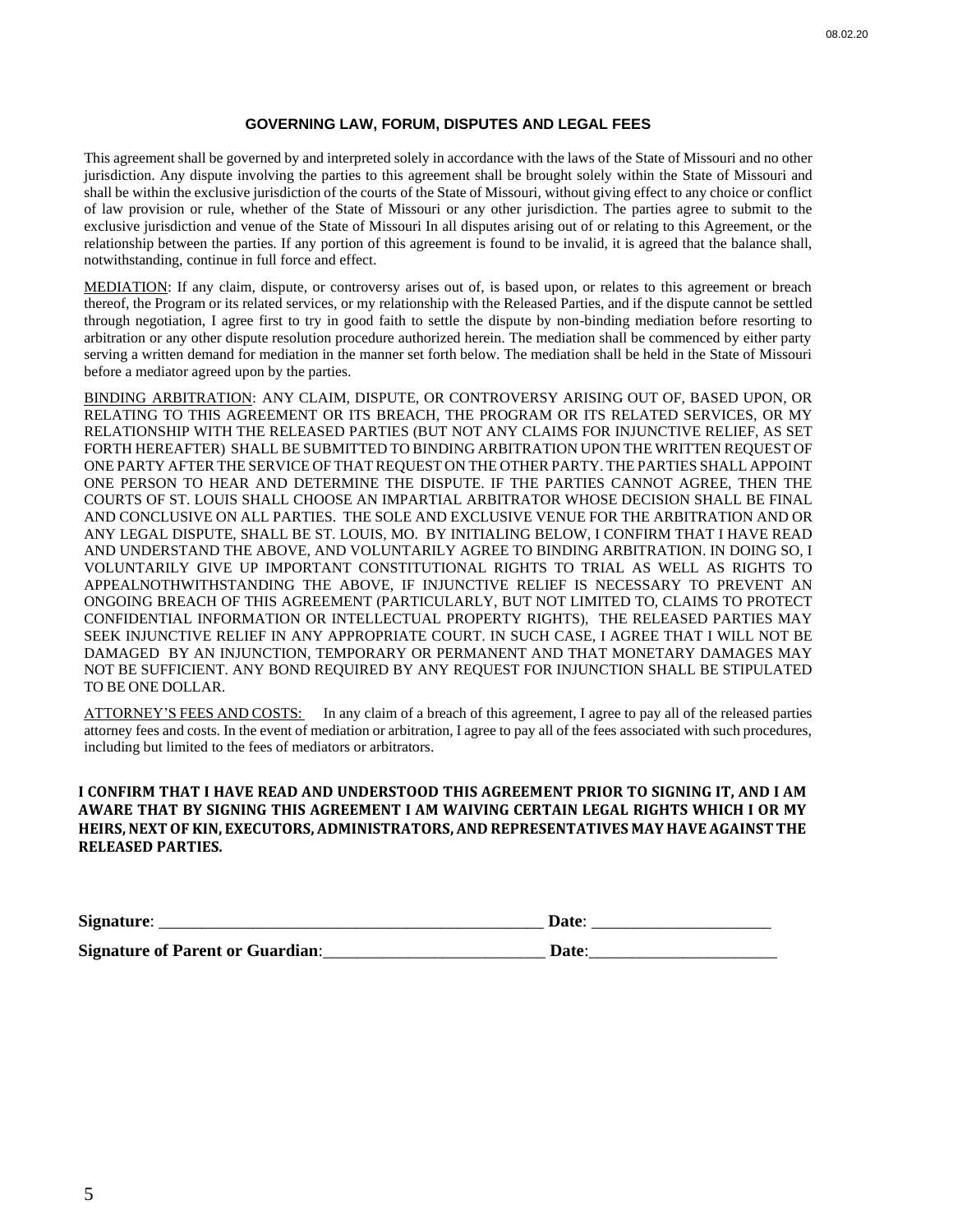## **ATTACHMENT 1**

## **VOLUNTEER INTEGRITY & AUTHENTICITY DECLARATION**

*Integrity is you fulfilling the word and thought you give to yourself and to others and experiencing a state of Poornatva – completion with yourself and with life.* 

*Authenticity is you being established and responding to life from who you believe yourself to be for yourself, who you believe yourself to be for others, and what others believe you to be for them.* 

## **The** *tatva* **(truth) of volunteering:**

Volunteering is the best way for enriching yourself and enriching others and living enlightenment. When you volunteer, whatever you offer as *seva* ("selfless service") to His Divine Holiness , His Divine Holiness' message and His Divine Holiness' spiritual mission enriches you and others and has you live advaita. Volunteering is the possibility of experiencing liberation from your individual limiting identity and experiencing expansion to the infinite cosmic identity.

## **VOLUNTEER DECLARATION**

I declare the following with authenticity and integrity:

- 1) I authentically cognize which is internally process, understand and declare the truth that whatever I offer as *seva* to His Divine Holiness, His mission and for spreading His message reaches the cosmic source of energy directly.
- 2) I authentically cognize which is internally process, understand and declare that volunteering is the possibility of experiencing liberation from my individual limiting identity and experiencing expansion into the infinite cosmic identity.
- 3) I authentically cognize which is internally process, understand and declare that volunteering is the best path for enriching myself, enriching others and living *advaita*.

| Signature:                              | Date: |
|-----------------------------------------|-------|
| <b>Signature of Parent or Guardian:</b> | Date: |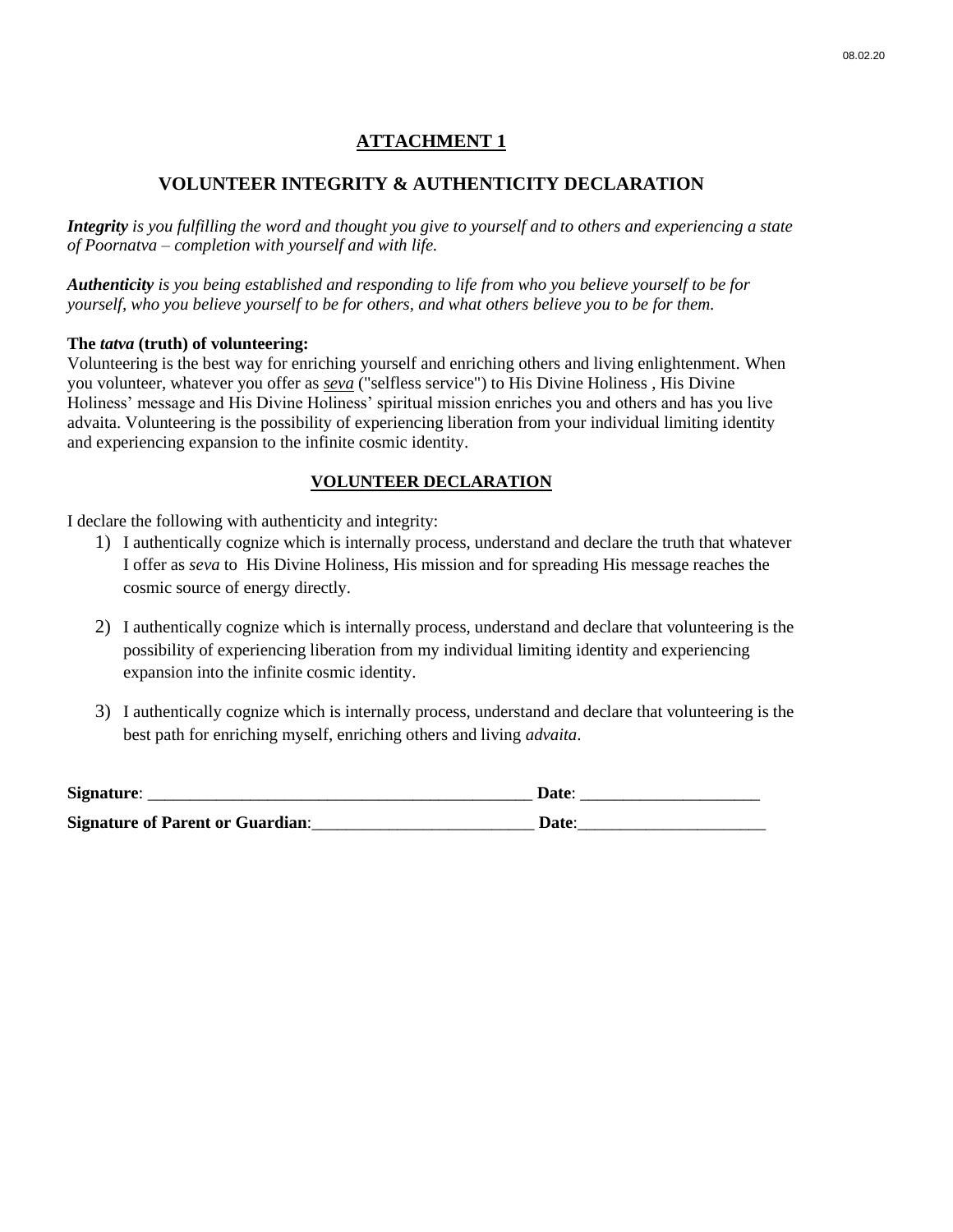# **2020 Nithyananda Archives Project Data Security Guidelines for NYU Volunteers**

# **Sensitive Data Handling Procedures**

Nithyananda Yoga University (NYU) policy requires that controls be in place to manage risk to the confidentiality, integrity and availability of sensitive photographs, video and audio footages and represent a minimum standard for protection of any footage or information made available to volunteers. Each individual who creates, uses, processes, stores, transfers, administers, and/or destroys sensitive NYU footage is responsible and accountable for complying with these standards and are subject to the terms and confidentiality restrictions set forth in the *Volunteer Application & Agreement* signed by Volunteer.

# *Security Classifications*

Categories of NYU information based upon intended use and expected impact if disclosed.

# **Public**

Information intended for public use that, when used as intended, would have little to no adverse effect on the operations, assets, or reputation of NYU, or NYU's obligations concerning information privacy. Information typically found on the Internet.

## **Internal**

Information not intended for parties outside NYUthat, if disclosed, could have adverse effects on the operations, assets, or reputation of NYU, or NYU's obligations concerning information privacy.

## **Sensitive**

Information intended for limited use within NYU that, if disclosed, could be expected to have a serious adverse effect on the operations, assets, or reputation of NYU, or NYU's obligations concerning information privacy.

**It is to be noted that the above classifications which are guidelines, all information are considered historic, extremely valuable and important for the prosperity of all humanity and part of the National Archives of SHRIKAILASA Nation. Every information should be handled with care, sensitivity and security.** 

# *Access*

Only NYU volunteers who have authorization from the data owner(s), and have a signed Volunteer Application and Agreement on file, may have access to any video/audio footages. Any other disclosure of any footage requires the written approval of the appropriate Officer of NYU, in consultation with legal counsel as necessary. Things to remember when working with sensitive footage:

• As a general rule, volunteers are not allowed to share sensitive footage with anyone else who is not authorized by NYU (or to make unofficial copies of